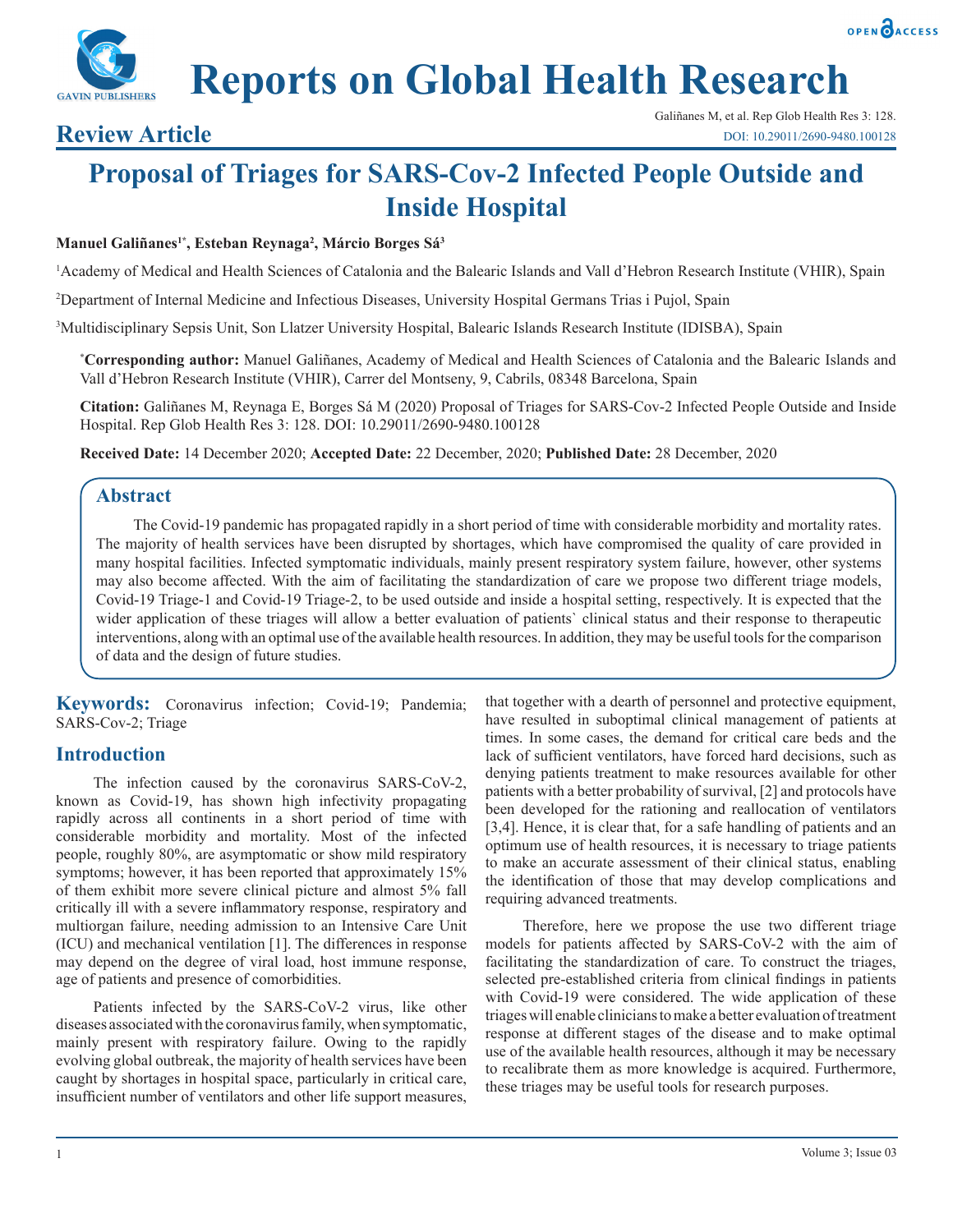#### **Calculation of the Triage Grade**

The first step to calculate the triage grade was to identify the different criteria from the literature. Each criterion was then ranked between 1 and 5, depending on the clinical relevance and frequency of presentation. A top rating of 5 was awarded to each body systems (i.e., respiratory, cardiac, immune). Since several indices were used to evaluate some of the systems, values from each index were added to a maximum of 5. The final step was to assign weights in percentages to each criterion, then divided by 100 and multiplied by the corresponding grade. These weights, reached following the opinion of clinicians and researchers at institutions with experience in the field and after detailed consideration of the published literature, served as scaling factors to specify the relative importance of each criterion. The sum of all individual values for each criterion represented the overall triage grade. The following formula shows the calculation:

Triage grade = grade of criterion 1 x (%weight/100) + grade of criterion 2 x (%weight/100) + .... grade of criterion n x  $(^{\circ}\!\!/\!\omega$ weight $/100$ ) = Total value

The total value of the grade defines the severity of the clinical status. Initially, it can be assumed that a total grade between 4 and 5 has the highest hazard, a grade between 3 and 3.9 has moderate hazard, and grades lower than 3 have the lowest hazard. This method was chosen because of its flexibility and ease of use, but it may allow recalibration, as required.

#### **Triage of Covid-19 Infected People Outside Hospital ("Covid-19 Triage-1")**

The objective of the Covid-19 Triage-1 was to assess the clinical status of patients with respiratory symptoms diagnosed or under suspicion of being infected by the SARS-CoV-2 that remain outside hospital. The triage would also allow the selection of the type of care required, including whether and when the transfer to a hospital may be required to receive specialized treatment.

To construct the Covid-19 Triage Score-1 the most frequently reported symptoms by Covid-19 infected people such as fever, cough, and shortness of breath, [5] were taken as the pre-selected criteria (Table 1). Less frequent symptoms like myalgia, headache, diarrhea, anosmia or ageusia were also taken into account collectively. Shortness of breath is the symptom reflecting a direct affectation of the lungs, and since these patients are more likely to have worse outcomes, it received the highest weight. Covid-19 seems to affect preferentially old age people, leading to worse outcomes, [5,6] therefore making a risk criterion. By contrast, children have experienced low infection rates by Covid-19 with little symptoms, and usually have good prognosis [7]. The pre-selected symptoms were assigned 50% of the total weight of Covid-19 Triage-1.

| <b>Incident</b>                                       | Grade<br>Weight                           |                             |                                            |                               |                                                         |               |  |
|-------------------------------------------------------|-------------------------------------------|-----------------------------|--------------------------------------------|-------------------------------|---------------------------------------------------------|---------------|--|
| <b>Symptoms</b>                                       | $\mathbf{1}$                              | $\mathbf{2}$                | 3                                          | $\overline{\mathbf{4}}$       | 5                                                       | $\frac{0}{0}$ |  |
| Age (years)                                           | $\leq 50$                                 | $>50$ up to<br>60           | $>60$ up to $70$<br>$>70$ up to 80<br>> 80 |                               |                                                         | 10            |  |
| Fever                                                 | $>37^{\circ}$ C to<br>$<$ 38 $^{\circ}$ C | $>38^{\circ}$ C up<br>to 3d | $>38^{\circ}$ C up to 5d                   | $>38^{\circ}$ C up to 7d      | $>38^{\circ}$ C up to 9d                                | 10            |  |
| Cough                                                 | negligible                                | minor                       | moderate                                   | major                         | very intense                                            | 5             |  |
| Shortness of breath                                   | negligible                                | minor                       | moderate                                   | major                         | very intense                                            | 20            |  |
| Other symptons (myalgia,<br>headache, diarrhea, etc.) | negligible                                | minor                       | moderate                                   | major                         | very intense                                            | 5             |  |
| <b>Comorbid conditions</b>                            |                                           |                             |                                            |                               |                                                         |               |  |
| Hypertension                                          |                                           |                             | treated with 1<br>medication               | treated with 2<br>medications | treated with $>2$<br>medications                        | 5             |  |
| <b>Diabetes</b>                                       |                                           |                             | treated with 1<br>medication               | treated with 2<br>medications | treated with <sup>3</sup> 2<br>medications plus insulin | 5             |  |
| Cardiovascular disease                                |                                           |                             | $CAD +/- CVD$                              | $CAD + CVD$                   | previous $MI$ +/- stroke<br>$+/-\mathrm{HF}$            | 5             |  |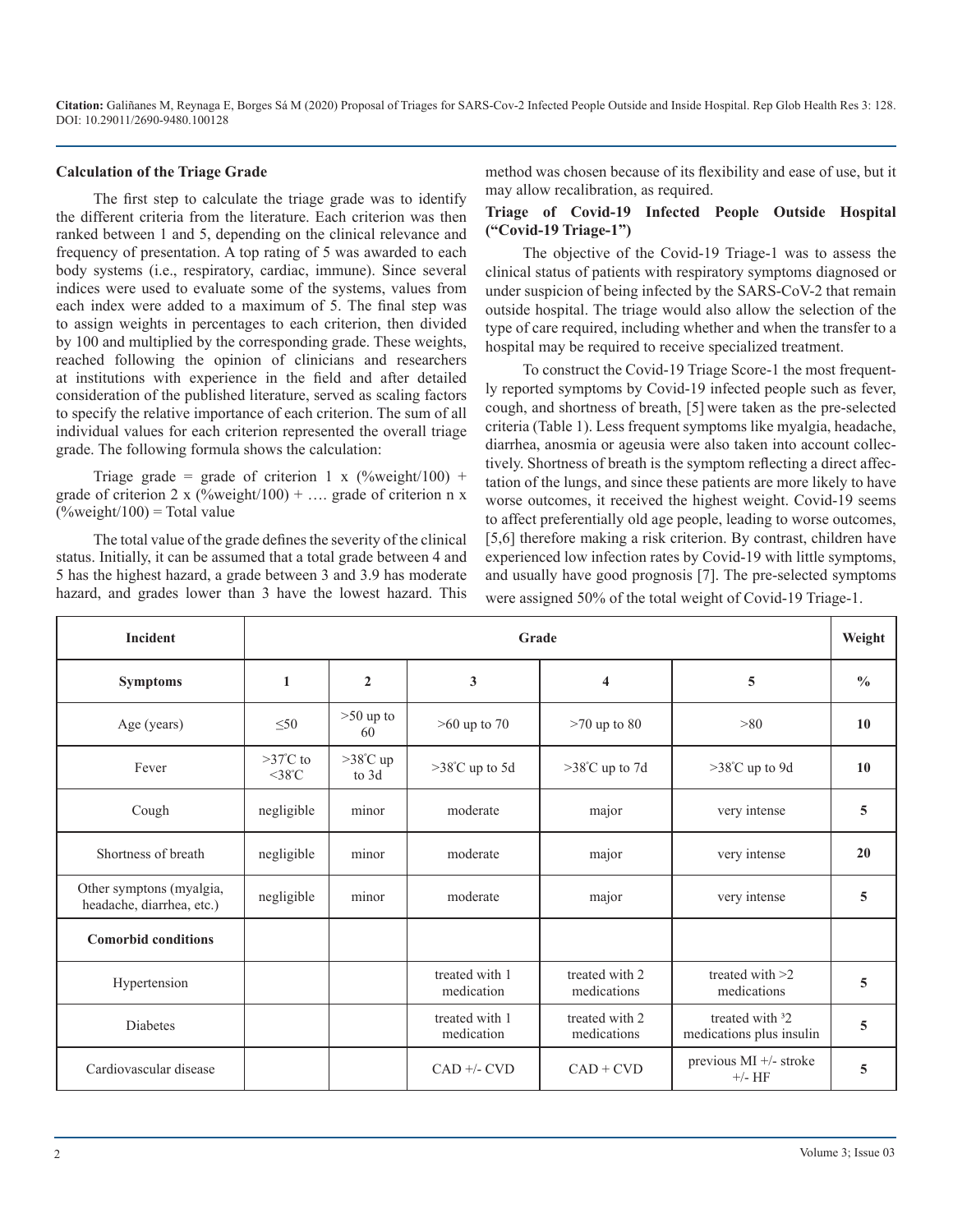| Lung disease<br>(COPD, asthma, idiopathic<br>pulmonary fibrosis, cystic<br>fibrosis) | $<$ 6mo | $>6$ mo | >1y                                             | >2y                                              | >5y                                                                | 15 |
|--------------------------------------------------------------------------------------|---------|---------|-------------------------------------------------|--------------------------------------------------|--------------------------------------------------------------------|----|
| Chronic kidney disease                                                               | $<$ 6mo | $>6$ mo | >1y                                             | >2y                                              | >5y                                                                |    |
| Immunosuppression                                                                    |         |         |                                                 |                                                  | yes                                                                |    |
| Malignancy                                                                           |         |         | treated with<br>radiotherapy or<br>chemotherapy | treated with<br>radiotherapy $+$<br>chemotherapy | treated with radiotherapy<br>$+$ chemotherapy $+$<br>immunotherapy |    |
| Body mass index $(kg/m2)$                                                            |         | $>25$   | >30                                             | $>35$                                            | >40                                                                |    |

CAD, coronary artery disease; CVD, cerebrovascular disease; COPD, chronic obstructive pulmonary disease; HF, heart failure

#### **Table 1:** Covid-19 Triage-1.

The comorbid conditions associated with Covid-19, shown to represent a higher risk for complications and mortality, were assigned the other 50% of the weight to construct the Covid-19 Triage-1. [1,8,9] Hypertension, diabetes, cardiovascular diseases, chronic obstructive pulmonary disease, chronic kidney disease, immunosuppression treatments, and malignancy, have been shown to be associated to the worst outcomes, [1,8] and, therefore, were used as pre-established criteria. As explained above, and seen in Table 1, each criterion was given a unique weight to determine its level of influence on the overall score.

Since the presence of lung diseases and cardiovascular diseases are associated with worse outcomes in Covid-19, [1,8,9] they were given the highest weight. Other conditions such as chronic kidney disease, [10] malignancies and immunosuppressive treatments, [11] although less frequent, are also of particular risk for patients with Covid-19. Patients with ≥2 comorbidities may be at greater risk of poorer outcomes and, because of this, they should receive a greater surveillance.

Obesity is causally related to heart diseases, affects lung function and impairs the immune response. Besides, obesity influences the adaptive immune response to influenza virus, [12] and it has been linked to worse outcomes in Covid-19. [13-15] Because of this, the body mass index was also included in the Covid-19 Triage-1.

#### **Triage of SARS-CoV-2 Infected People Inside Hospital ("Covid-19 Triage-2")**

SARS-CoV-2 infected patients admitted to hospital have different degrees of clinical involvement and they may have a progression of disease severity needing a scaling of care. Because of this, a second triage, the Covid-19 Triage-2, was designed; for which, as seen in Table 2, a number of clinical and laboratory indicators for dysfunction of different body systems were taken into account.

| Incident                                                             | Grade |              |              |                |                                             |               |
|----------------------------------------------------------------------|-------|--------------|--------------|----------------|---------------------------------------------|---------------|
|                                                                      |       | $\mathbf{2}$ | 3            | 4              | C                                           | $\frac{0}{0}$ |
| <b>Respiratory abnormalities</b>                                     |       |              |              |                |                                             |               |
| PaO <sub>2</sub> /FiO <sub>2</sub> , mmHg (kPa)                      |       | $<$ 400 (55) | $<$ 300 (40) | $<$ 200 (26.7) | $\leq 100(13.3)$                            | 25            |
| Respiratory rate                                                     | >20   | $>25$        | >30          | $>35$          | >40                                         |               |
| (breaths per minute)                                                 |       |              |              |                |                                             |               |
| Chest x-ray and/or CT scan<br>(% consolidation or GGO on each lung)* | < 10  | >10          | >20          | >30            | $>40 +$ -pneumonia<br>+/-pulmonary embolism |               |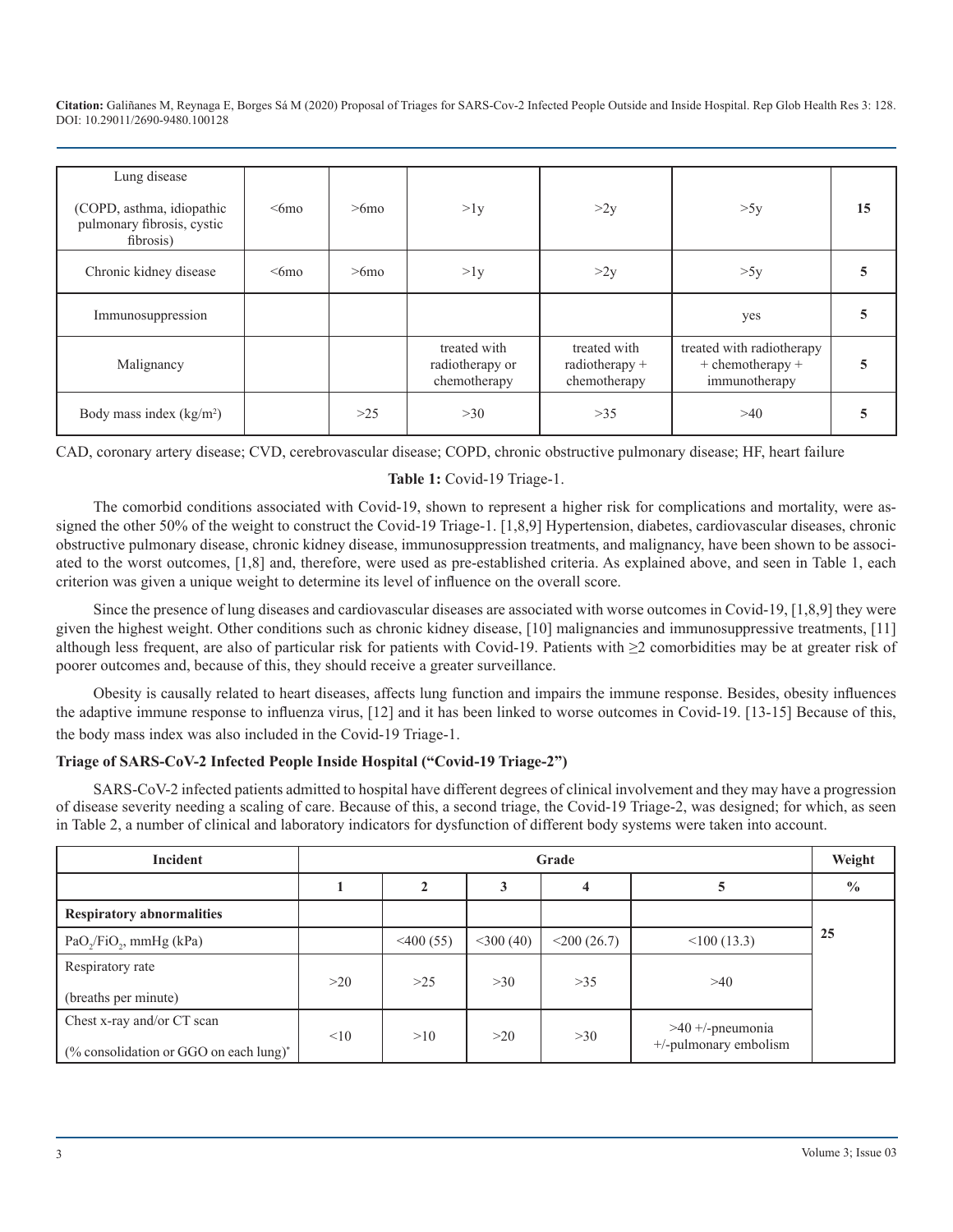| Cardiac injury                                                                                        |                                       |       |                |              |                | 20             |
|-------------------------------------------------------------------------------------------------------|---------------------------------------|-------|----------------|--------------|----------------|----------------|
| Troponin I (hs-cTnI)>99th percentile<br>upper reference limit<br>BNP >99th percentile upper reference |                                       |       |                |              | yes            |                |
| limit                                                                                                 |                                       |       |                |              | yes            |                |
| New ECG abnormalities                                                                                 |                                       |       |                |              | yes            |                |
| New ECO abnormalites                                                                                  |                                       |       |                |              | yes            |                |
| <b>Immune/inflammatory response</b>                                                                   |                                       |       |                |              |                | 30             |
| C-reactive protein (mg/L)                                                                             | £1                                    | >1    | >3             | $>6$         | >10            |                |
| Lymphocytes                                                                                           | < 1000                                | <900  | < 800          | <700         | <600           |                |
| (normal range: 1000-4800 cells/µL)                                                                    |                                       |       |                |              |                |                |
| Cytopenia**                                                                                           |                                       |       | one<br>lineage | two lineages | three lineages |                |
| IL-6 $(pg/mL)$                                                                                        |                                       | $<$ 7 | >7             | >30          | >100           |                |
| Ferritin (ng/mL)                                                                                      | >300                                  | >1000 | >2000          | >4000        | >6000          |                |
| <b>Coagulation abnormalities</b>                                                                      |                                       |       | >250           | >500         | >1000          | 10             |
| D-dimer (ng/mL)                                                                                       |                                       |       |                |              |                |                |
| Serum albumin (g/dL)                                                                                  |                                       |       |                | £3,49        | $\pounds2$     | $\overline{5}$ |
| Lactate dehydrogenase                                                                                 | >222                                  | >322  | >422           | >522         | >622           | 5              |
| (normal range: $122-222U/L$ )                                                                         |                                       |       |                |              |                |                |
| <b>Kidney dysfunction</b>                                                                             |                                       |       |                |              |                |                |
| Creatinine (µmol/l)                                                                                   | $>84$ in<br>women<br>$>104$ in<br>men | >120  | >140           | >160         | >180           | 5              |
| BUN (mmol/l)                                                                                          | >9                                    | >11   | $>13$          | $>15$        | >17            |                |
| eGFR (ml/min x $1.73$ m <sup>2</sup> )                                                                |                                       |       | <60            | <45          | $<$ 30         |                |

BNP, brain natriuretic peptide; BUN, blood urea nitrogen; eGFR, estimated glomerular filtration rate; GGO, ground glass opacification; IL-6, interleukin 6; PaO<sub>2</sub>/FiO<sub>2</sub>, arterial oxygen partial pressure to fractional inspired oxygen ratio

\* Chest x-ray scoring system from ref. 25

\*\*Defined as hemoglobin <90g/L, platelets <100 x 10<sup>9</sup>/L, and leukocytes <5 x 10<sup>9</sup>/L or neutrophils <1.0 x 10<sup>9</sup>/L

**Table 2:** Covid-19 Triage-2.

Covid-19 is primarily a respiratory infection; however, since the SARS-CoV-2 uses the Angiotensin-Converting Enzyme (ACE) 2 receptor for entry into target cells, a receptor that is predominantly expressed by epithelial cells of the lung, intestine, kidney, heart, and blood vessels, [16] it may cause a multiorgan affectation. The SARS-CoV-2 enters cells through endocytosis or membrane fusion by the ACE2 receptor [17] acting in concert with the host's TMPRSS2 membrane protease, that primes the spike S protein of the virus to facilitate the cell entry [18]. Preclinical studies with the SARS-CoV virus have shown a downregulation of ACE2 in the heart as a result of virus engagement with the ACE2 receptor [19]. This can be interpreted as part of the host defense mechanism in response to the infection to limit continued viral proliferation. However, the potential consequence of virus-induced ACE2 downregulation is the attenuation of the physiological role of ACE2, diminishing its anti-inflammatory effect and heightening angiotensin II effects including its pro-inflammatory, prothrombotic and pro-oxidant hazards.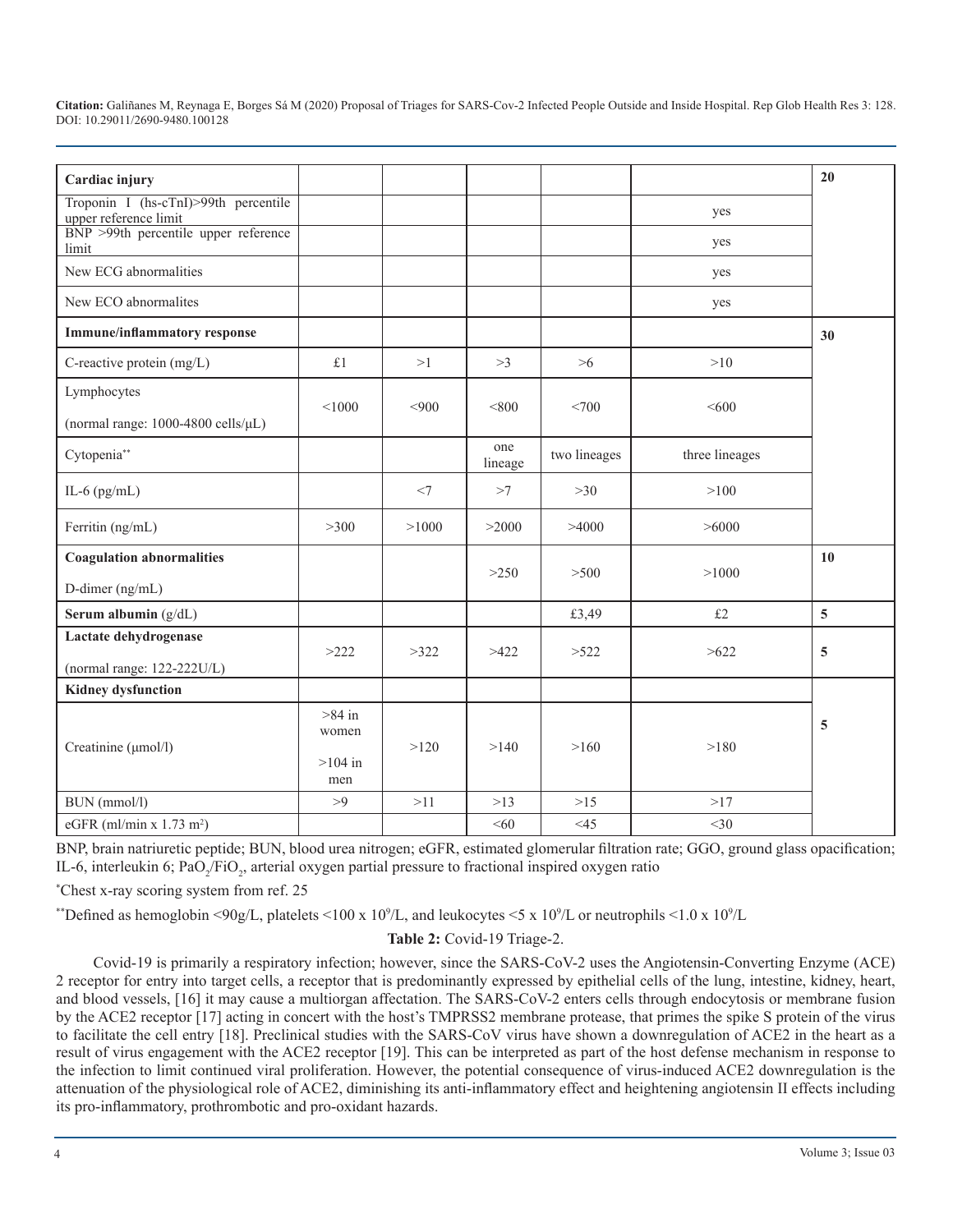#### **Respiratory Involvement**

Like other diseases associated with the coronavirus family, Covid-19 is a disease affecting mainly the respiratory system and progression to acute respiratory failure is the most severe outcome; a life-threatening complication that may require intensive respiratory support, endotracheal intubation and mechanical ventilation. Patients infected by SARS-CoV-2 and displaying respiratory failure typically exhibit diffuse alveolar damage with pulmonary edema, hyaline membrane formation, and interstitial mononuclear inflammatory infiltrate, [20] alterations that severely impair gas exchange. It is of critical importance to detect patients that may develop respiratory failure to enable the most appropriate clinical management, and even prevent its occurrence. In Acute Respiratory Distress Syndrome (ARDS), early intubation has been associated with survival improvement. [21] However, it is also important to note that up to 50% of patients admitted to the ICU do not require mechanical ventilation [22] and that the failure to apply optimal oxygenation and respiratory support may be harmful [23]. Therefore, to improve patients outcomes and make a better use of health resources, it would be advantageous to select patients that can be safely managed outside the ICU and of those that may benefit and require more advanced and invasive respiratory assistance.

The measurement of the ratio  $PaO_2/FiO_2$  and the respiratory rate are suitable indexes to assess lung functional status and, therefore, they were considered for the Covid-19 Triage-2. Besides, the chest x-ray or CT scan, that can identify the lungs' damage caused by Covid-19, were also taken into account. In both cases, the typical changes consist in bilateral peripheral consolidations and/or ground glass opacities, [24,25] ranging from small to frank diffuse opacities depending on the stage of the disease [26].

#### **Cardiac Injury**

Patients with preexisting cardiovascular diseases have higher risk of contracting Covid-19 [5] and increased propensity to worse outcomes [27,28]. Individuals with Covid-19 can also develop new cardiovascular complications, such as heart failure, myocarditis, pericarditis, vasculitis, and cardiac arrhythmias with a marked increase in mortality. Between 8-28% of patients with Covid-19 show early evidence of cardiac injury or stress with elevated troponin plasma levels [29]. They also show elevation of Natriuretic Peptides (BNP), all of which are highly predictable of requirement for ICU admission, ventilation and death [30].

Viruses are cardiotropic and can induce cardiac injury. Thus, infections like the Respiratory Syncytial Virus (RSV) have been associated with a high rate of cardiovascular events [31]. However, it still remains unknown whether the cardiac damage caused by SARS-CoV-2 is due to a direct viral injury, stress alone or a combination of both, or even the consequence of the immunological response in the vascular system that, in turn, can elicit diffuse microangiopathy and thrombosis. Regardless of the

primary cause, patients with evidence of myocardial injury should be monitored to receive appropriate cardiac treatment. Hence, the elevation of troponin I and BNP (both >99th percentile of the upper reference limit), and the appearance of new electrocardiographic and of echocardiographic abnormalities, that are associated with more severe disease and worse prognosis, [32,33] were incorporated to the Covid-19 Triage-2 (Table 2).

#### **The Immune and Inflammatory Responses**

The host inflammatory response against infection is characterised by the release of acute-phase proteins and proinflammatory cytokines as part of the innate and adaptive immune response. C-Reactive Protein (CRP) plays an important role in innate immunity as early defense mechanism against infections, its plasma levels reflect the severity of the acute phase reaction, and have been shown to be predictive of admission to the ICU and requirement of mechanical ventilation in viral infections [34,35]. Elevated CRP levels have also been shown in patients with Covid-19 and reported to be a predictor of disease severity and adverse outcomes, [36,37] and because of this they were included in the Covid-19 Triage-2.

Lymphopenia, with reduction in the circulating levels of CD4+ and CD8+ T cells, has also been a consistent finding occurring early in the course of the Covid-19 infection in over 80% of patients [38,39]. T-cell depletion has also been reported in different viral infections, some chronic infections, and cancer, an event that may diminish the host antiviral immunity [40]. The degree of lymphopenia is an important prognostic indicator in Covid-19 and, indeed, the recovery of lymphocyte count correlates with clinical improvement.

Furthermore, patients with Covid-19 can have elevated plasma levels of IL-1, IL-6 and interferon  $\gamma$  [41,42]. A subgroup of these patients may develop dysregulation of the immune response with a major immune inflammatory response and cytokine upregulation, also known as the "Cytokine storm". These cytokines play an important role in a normal immune response, but are harmful if produced and released in large quantities. Therefore, to assess the severity of the inflammatory reaction, the elevation of IL-6 plasma levels was used in the Covid-19 Triage-2.

Ferritin, an intracellular iron storage protein, is another inflammatory plasma marker that has been shown to be elevated in plasma in a variety of infectious and non-infectious disorders, including Covid-19, [43] and as such it was incorporated to the Covid-19 Triage-2.

#### **Coagulation Abnormalities**

Due to excessive inflammation, hypoxemia, immobilization, and diffuse intravascular disease, a proportion of patients with Covid-19 develop coagulopathy and thrombotic complications which are associated with poor outcomes [44]. Of the various coagulation indices reported in patients with severe illness,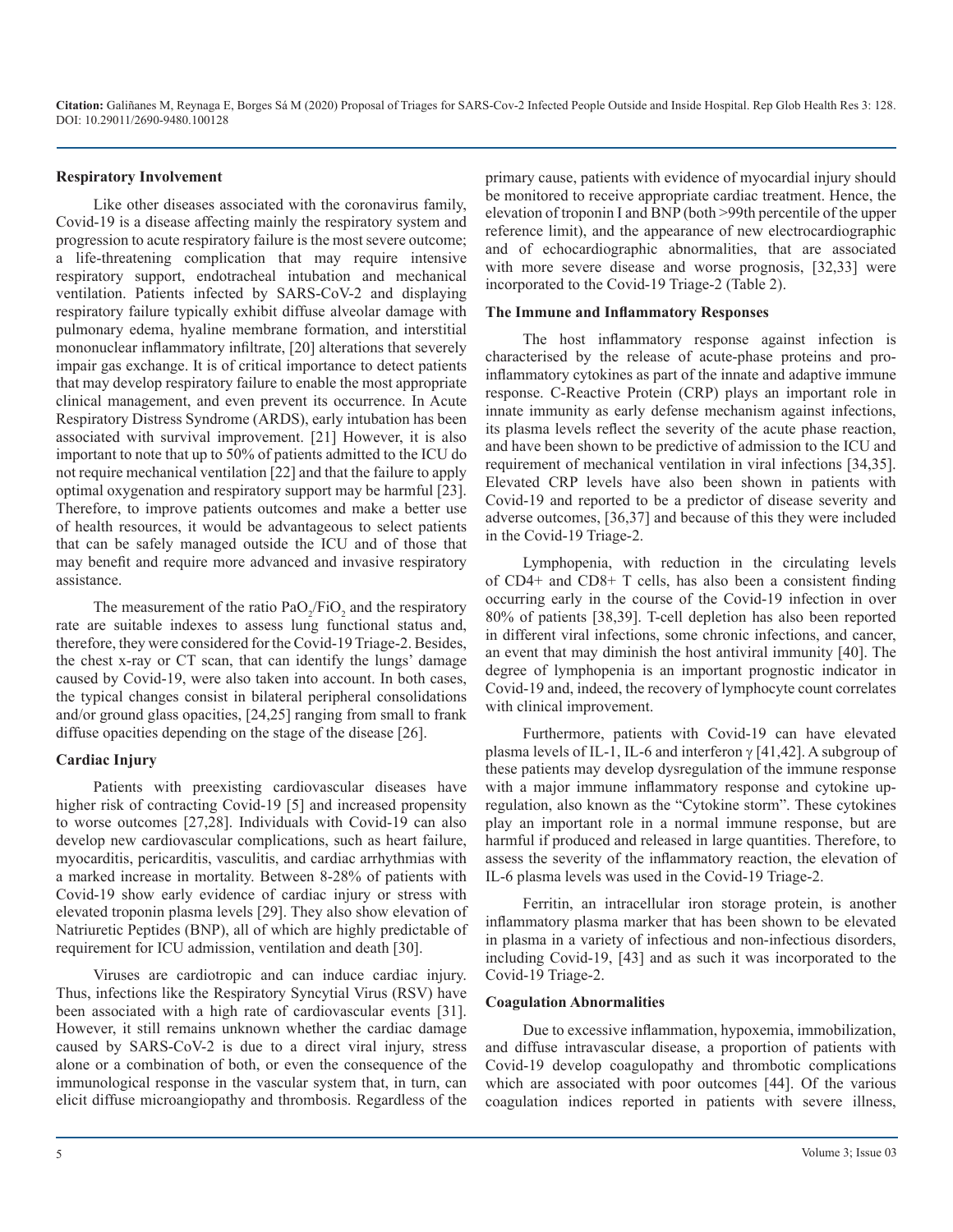D-dimers are the most relevant from a prognostic standpoint, and values >1000 ng/mL have been associated with poor outcomes in Covid-19 patients [44].

#### **Serum Albumin and Lactate Dehydrogenase (LDH)**

Serum albumin has been reported to be an independent risk factor for mortality in patients with community-acquired infectious diseases, [45] and can also predict the severity of Covid-19, [46] and, because of this, it was included to the Covid-19 Triage-2.

LDH is a glycolitic enzyme in the cytosol and its elevated concentration in plasma is an indicator for cell damage. Elevation of LDH in plasma has been seen in patients with Covid-19 [47] and, although it has limited sensitivity and specificity, was also incorporated to the triage as a useful marker to monitor disease activity.

#### **Kidney Dysfunction**

Chronic kidney disease is a risk for poor outcomes in viral infections and has been reported in 4.3% of infected Covid-19 patients with severe clinical presentation [27]. In addition, acute kidney injury has been reported in 5.1% of patients with Covid-19 that is associated with a significant higher risk for in-hospital death [14]. Therefore, due to the impact of kidney disease in the outcomes of patients with Covid-19, the serum creatinine, blood urea nitrogen and the estimated glomerular filtration rate were used for the Covid-19 Triage-2.

#### **Discussion**

Here we have described two triages, Covid-19 Triage-1 and Covid-19 Triage-2, to be used in two different settings outside and inside hospital, respectively, to help with the assessment and surveillance of the clinical status and also with the treatment of patients with Covid-19. Patients with higher grades should be followed closely and, if necessary, be monitored for organ dysfunctions. Thus, it is expected that the early identification of clinical deterioration in patients inside and outside hospital will result in better clinical outcomes. In addition, the use of the triages may result in a better use of the available health resources.

The proposed triages are a simplified way of assessing the clinical status of Covid-19 infected people. They are quickly and easily obtained, so that they can be applied across large data sets, providing a practical and effective approach to expedite care, thus becoming a potent tool to improve clinical management. Because the clinical findings and the prevalence of comorbidities may differ among ethnic groups and countries, the use of the triages will facilitate the standardization and comparison of data among them, including the efficacy of different therapeutic interventions. An additional advantage of the suggested triages, as compared with other triages recently published, [48-51] is that each parameter receives a specific weight that can be adjusted depending on the importance of their presentation. In doing so, the clinical status

can be evaluated quantitatively as opposed to the qualitative assessment proposed by other researchers.

Also the triages might provide clues on the pathogenesis of Covid-19 and be of critical importance for the design and performance of worldwide research studies. Indeed, the standardization of data may help to identify why some people are more susceptible than others to complications. At present, genetic studies are being carried out in young people to detect whether the presence of gene variants might alter the inflammatory response and the susceptibility to tissue damage seen in some cases [52,53]. Recently, it has been demonstrated a higher nasal epithelial gene expression of TMPRSS2 in black individuals [54] that may be an explanation for the higher incidence of infection and death rates for Covid-19 in this ethnic group [55].

In conclusion, the triages described here can be helpful tools in the management of patients with Covid-19, so that the associated morbidity and mortality can be reduced. The suggested triages permit a continuous rigorous evaluation by medics, scientists and public health officials so that the projections that can be made are robust and reliable. It is hoped that they would help to expedite care, facilitating the flow process and improving efficiency in the utilization of health resources, avoiding at the same time the potential discrimination and unequal application of triage criteria that may occur [2-4,56]. In addition, they may be useful tools for researchers to compare quantitatively in a standard way the clinical outcomes from different ethnic groups and geographical areas, and for the design of future studies.

**Conflict of interest:** Nothing to declare.

### **Authors' contributions:**

Manuel Galiñanes: Conceived the idea and wrote the manuscript.

Esteban Reynaga: Helped with the selection of clinical parameters and biomarkers and also with the writing of the manuscript.

Márcio Borges Sá: Helped with the selection of clinical parameters and biomarkers and also with the writing of the manuscript.

### **Acknowledgments:**

We are grateful to Professor Jordi Rello (University Hospital Vall d'Hebron, Barcelona, Spain) for help with the selection of clinical parameters and biomarkers and for his comments and suggestions on the preparation of the manuscript.

#### **References**

- 1. [Wu Z, McGoogan JM \(2020\) Characteristics of and important lessons](https://jamanetwork.com/journals/jama/fullarticle/2762130)  [from the coronavirus disease 2019 \(COVID-19\) outbreak in China:](https://jamanetwork.com/journals/jama/fullarticle/2762130)  [summary of a report of 72314 cases from the Chinese Center for](https://jamanetwork.com/journals/jama/fullarticle/2762130)  [Disease Control and Prevention.](https://jamanetwork.com/journals/jama/fullarticle/2762130) JAMA 323: 1239-1242.
- 2. [Cohen IG, Crespo AM, White DB \(2020\) Potential legal liability for](https://jamanetwork.com/journals/jama/fullarticle/2764239)  [withdrawing or withholding ventilators during COVID-19:](https://jamanetwork.com/journals/jama/fullarticle/2764239) assessing [the risks and identifying needed reforms.](https://jamanetwork.com/journals/jama/fullarticle/2764239) JAMA 323: 1901-1902.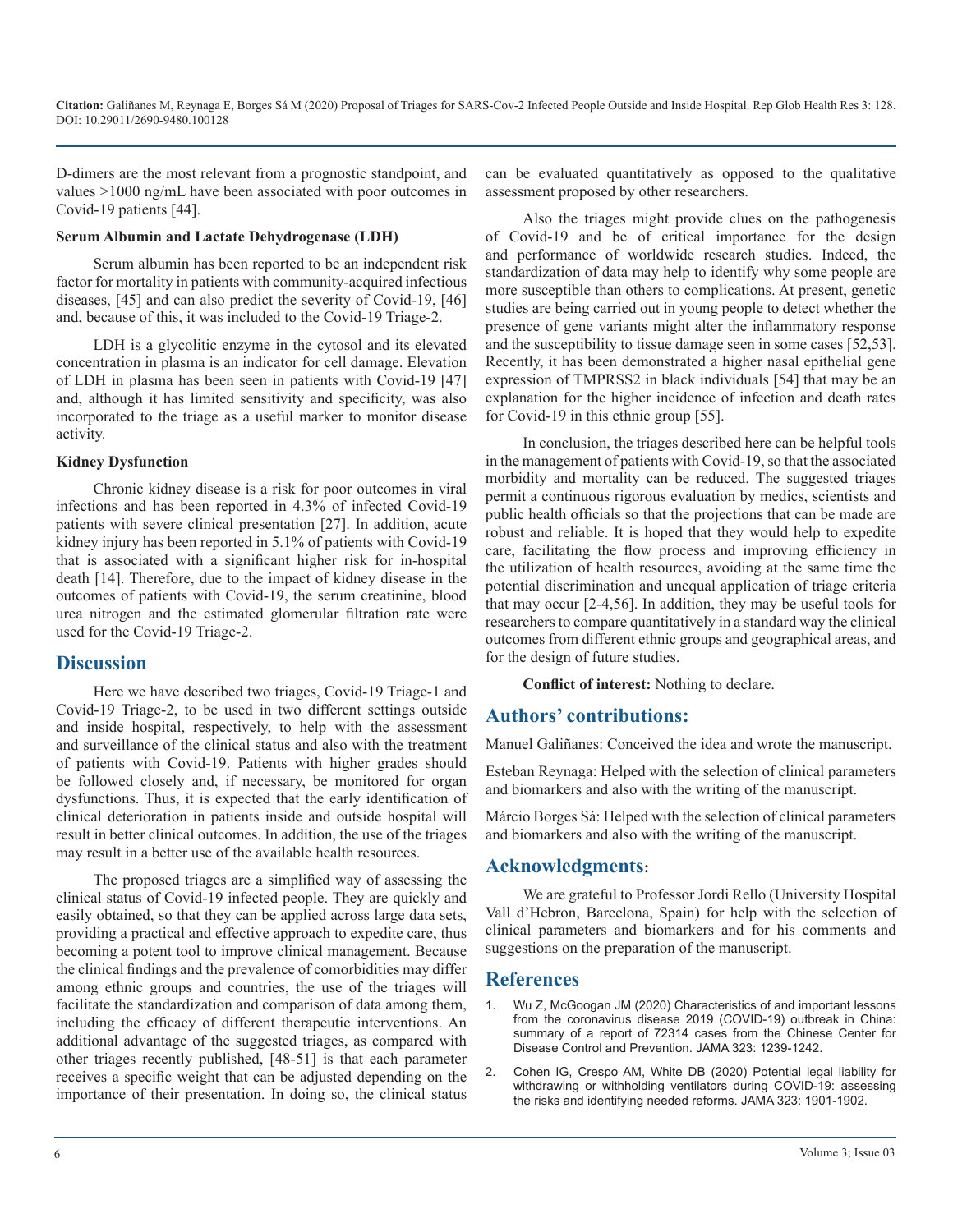- 3. [White DB, Lo B \(2020\) A framework for rationing ventilators and critical](https://jamanetwork.com/journals/jama/fullarticle/2763953) [care beds during the COVID-19 pandemic.](https://jamanetwork.com/journals/jama/fullarticle/2763953) JAMA 323: 1773-1774.
- 4. [Truog RD, Mitchell C, Daley GQ \(2020\) The toughest triage: allocating](https://www.nejm.org/doi/full/10.1056/nejmp2005689)  ventilators in a pandemic. [N Engl J Med 382: 1973-1975.](https://www.nejm.org/doi/full/10.1056/nejmp2005689)
- 5. [Zhou F, Yu T, Du R, Fan G, Liu Y, et al. \(2020\) Clinical course and](https://www.thelancet.com/journals/lancet/article/PIIS0140-6736(20)30566-3/fulltext) [risk factors for mortality of adult inpatients with COVID-19 in Wuhan,](https://www.thelancet.com/journals/lancet/article/PIIS0140-6736(20)30566-3/fulltext)  [China: a retrospective cohort study. Lancet 395: 1054-1062.](https://www.thelancet.com/journals/lancet/article/PIIS0140-6736(20)30566-3/fulltext)
- 6. [Grasselli G, Zangrillo A, Zanella A, Antonelli M, Cabrini L, et al. Baseline](https://jamanetwork.com/journals/jama/fullarticle/2764365) [characteristics and outcomes of 1591 patients infected with SARS-](https://jamanetwork.com/journals/jama/fullarticle/2764365)[CoV-2 admitted to ICUs of the Lombardy Region, Italy.](https://jamanetwork.com/journals/jama/fullarticle/2764365) JAMA 323: [1574-1581.](https://jamanetwork.com/journals/jama/fullarticle/2764365)
- 7. [Castagnoli R, Votto M, Licari A, Brambilla I, Bruno R, et al. \(2020\)](https://pubmed.ncbi.nlm.nih.gov/32320004/) [Severe acute respiratory syndrome Coronavirus 2 \(SARS-CoV-2\)](https://pubmed.ncbi.nlm.nih.gov/32320004/)  [infection in children and adolescents:](https://pubmed.ncbi.nlm.nih.gov/32320004/) a systematic review. JAMA [Pediatr 1: 882-889.](https://pubmed.ncbi.nlm.nih.gov/32320004/)
- 8. [Guan W, Liang W, Zhao Y, Liang H, Chen Z, et al. \(2020\) Comorbidity and](https://erj.ersjournals.com/content/early/2020/03/17/13993003.00547-2020)  [its impact on 1590 patients with Covid-19 in China: a nationwide analysis.](https://erj.ersjournals.com/content/early/2020/03/17/13993003.00547-2020)  Eur Resp J [55: 2000547.](https://erj.ersjournals.com/content/early/2020/03/17/13993003.00547-2020)
- 9. [Richardson S, Hirsch JS, Narasimhan M, Crawford JM, Mcginn T, et](https://jamanetwork.com/journals/jama/fullarticle/2765184)  [al. \(2020\) Presenting characteristics, comorbidities, and outcomes](https://jamanetwork.com/journals/jama/fullarticle/2765184)  [among 5700 patients hospitalized with COVID-19 in the New York City](https://jamanetwork.com/journals/jama/fullarticle/2765184) area. [JAMA 323: 2052-2059.](https://jamanetwork.com/journals/jama/fullarticle/2765184)
- 10. [Cheng Y, Luo R, Wang K, Zhang M, Wang Z, et al. \(2020\) Kidney](https://pubmed.ncbi.nlm.nih.gov/32247631/) [disease is associated with in-hospital death of patients with COVID-19.](https://pubmed.ncbi.nlm.nih.gov/32247631/) [Kidney Internat 97: 829-838.](https://pubmed.ncbi.nlm.nih.gov/32247631/)
- 11. [Liang W, Guan W, Chen R, Wang W, Li J, et al. \(2020\) Cancer patients](https://www.thelancet.com/journals/lanonc/article/PIIS1470-2045(20)30096-6/fulltext)  [in SARS-CoV-2 infection: a nationwide analysis in China.](https://www.thelancet.com/journals/lanonc/article/PIIS1470-2045(20)30096-6/fulltext) Lancet [Oncol 21: 335-337.](https://www.thelancet.com/journals/lanonc/article/PIIS1470-2045(20)30096-6/fulltext)
- 12. [Green WD, Beck MA \(2017\) Obesity impairs the adaptive immune](https://www.atsjournals.org/doi/10.1513/AnnalsATS.201706-447AW)  [response to influenza virus. Ann Am Thorac Soc 14: S406-S409.](https://www.atsjournals.org/doi/10.1513/AnnalsATS.201706-447AW)
- 13. [Lighter J, Phillips M, Hochman S, Sterling S, Johnson D, et al. \(2020\)](https://pubmed.ncbi.nlm.nih.gov/32271368/) [Obesity in patients younger than 60 years is a risk factor for Covid-19](https://pubmed.ncbi.nlm.nih.gov/32271368/)  [hospital admission. Clin Infect Dis 71: 896-897.](https://pubmed.ncbi.nlm.nih.gov/32271368/)
- 14. [Petrilli CM, Jones SA, Yang J, Rajagopalan H, O'Donnell L, et al.](https://www.bmj.com/content/369/bmj.m1966)  [\(2020\) Factors associated with hospital admission and critical illness](https://www.bmj.com/content/369/bmj.m1966)  [among 5279 patients with coronavirus disease 2019 in New York City:](https://www.bmj.com/content/369/bmj.m1966)  [prospective cohort study. BMJ 369: m1966.](https://www.bmj.com/content/369/bmj.m1966)
- 15. [Simonnet A, Chetboun M, Poissy J, Raverdy V, Noulette J, et al.](https://onlinelibrary.wiley.com/doi/10.1002/oby.22831)  [\(2020\) High prevalence of obesity in severe acute respiratory](https://onlinelibrary.wiley.com/doi/10.1002/oby.22831)  syndrome coronavirus-2 (SARS-CoV-2) requiring invasive mechanical [ventilation. Obesity \(Silver Spring\) 28: 1195-1199.](https://onlinelibrary.wiley.com/doi/10.1002/oby.22831)
- 16. Hamming I, Timens W, [Bulthuis MLC, Lely AT, Navis GJ,](https://onlinelibrary.wiley.com/doi/full/10.1002/path.1570) et al. (2004) [Tissue distribution of ACE2 protein, the functional receptor for SARS](https://onlinelibrary.wiley.com/doi/full/10.1002/path.1570)  [coronavirus: a first step in understanding SARS pathogenesis. J](https://onlinelibrary.wiley.com/doi/full/10.1002/path.1570)  Pathol [203: 631-637.](https://onlinelibrary.wiley.com/doi/full/10.1002/path.1570)
- 17. [Walls AC, Park YJ, Tortorici MA, Wall A, McGuire AT, et al. \(2020\)](https://pubmed.ncbi.nlm.nih.gov/32155444/)  [Structure, function, and antigenicity of the SARS-CoV-2 spike](https://pubmed.ncbi.nlm.nih.gov/32155444/) [glycoprotein. Cell 181: 281-292.](https://pubmed.ncbi.nlm.nih.gov/32155444/)
- 18. [Hoffmann M, Kleine-Weber H, Schroeder S, Krüger N, Herrler T, et al.](https://www.sciencedirect.com/science/article/pii/S0092867420302294)  [\(2020\) SARS-CoV-2 cell entry depends on ACE2 and TMPRSS2 and](https://www.sciencedirect.com/science/article/pii/S0092867420302294)  [is blocked by a clinically proven protease inhibitor. Cell](https://www.sciencedirect.com/science/article/pii/S0092867420302294) 181: 271-280. [e8.](https://www.sciencedirect.com/science/article/pii/S0092867420302294)
- 19. [Oudit GY, Kassiri Z, Jiang C, Liu PP, Poutanen SM, et al. \(2009\)](https://onlinelibrary.wiley.com/doi/full/10.1111/j.1365-2362.2009.02153.x)  [SARS coronavirus modulation of myocardial ACE2 expression and](https://onlinelibrary.wiley.com/doi/full/10.1111/j.1365-2362.2009.02153.x)  [inflammation in patients with SARS. Eur J Clin Invest 39: 618-625.](https://onlinelibrary.wiley.com/doi/full/10.1111/j.1365-2362.2009.02153.x)
- 20. [Xu Z, Shi L, Wang Y, Zhang J, Huang L, et al. \(2020\) Pathological](https://pubmed.ncbi.nlm.nih.gov/32085846/)  [findings of COVID-19 associated with acute respiratory distress](https://pubmed.ncbi.nlm.nih.gov/32085846/)  [syndrome. Lancet Respir Med](https://pubmed.ncbi.nlm.nih.gov/32085846/) 8: 420-422.
- 21. [Bellani G, Laffey JG, Pham T, Madotto F, Fan E, et al. \(2017\) Non](https://pubmed.ncbi.nlm.nih.gov/27753501/)[invasive ventilation of patients with acute respiratory distress](https://pubmed.ncbi.nlm.nih.gov/27753501/) [syndrome. Insights from the LUNG SAFE study. Am J Respir Crit Care](https://pubmed.ncbi.nlm.nih.gov/27753501/)  Med [195: 67-77.](https://pubmed.ncbi.nlm.nih.gov/27753501/)
- 22. [Meng L, Qiu H, Wan L, Ai Y, Xue Z, et al. \(2020\) Intubation and](https://pubmed.ncbi.nlm.nih.gov/32195705/)  [ventilation amid the COVID-19 outbreak: wuhan's experience.](https://pubmed.ncbi.nlm.nih.gov/32195705/)  Anesthesiol [132: 1317-1332.](https://pubmed.ncbi.nlm.nih.gov/32195705/)
- 23. [Rello J. Serrano R \(2020\) Clinical Management of COVID-19:](https://www.idcmjournal.org/clinical-management-of-covid-19)  [Conceptual Framework. Infect Dis Clin Microbiol 4: 166-167.](https://www.idcmjournal.org/clinical-management-of-covid-19)
- 24. [Simpson S, Kay FU, Abbara S, Bhalla S, Chung JH, et al. \(2020\)](https://pubs.rsna.org/doi/full/10.1148/ryct.2020200152)  [Radiological Society of North America Expert Consensus Statement](https://pubs.rsna.org/doi/full/10.1148/ryct.2020200152)  [on reporting chest CT findings related to COVID-19. Endorsed by the](https://pubs.rsna.org/doi/full/10.1148/ryct.2020200152)  [Society of Thoracic Radiology, the American College of Radiology, and](https://pubs.rsna.org/doi/full/10.1148/ryct.2020200152)  [RSNA. Radiology 2: e200152.](https://pubs.rsna.org/doi/full/10.1148/ryct.2020200152)
- 25. [Wong HYF, Lam HYS, Fong AH, Leung HT, Yan Chin TW, et al. \(2020\)](https://pubs.rsna.org/doi/10.1148/radiol.2020201160) [Frequency and distribution of chest radiographic findings in COVID-19](https://pubs.rsna.org/doi/10.1148/radiol.2020201160)  [positive patients. Radiology 296: E72-8.](https://pubs.rsna.org/doi/10.1148/radiol.2020201160)
- 26. [Shi H, Han X, Jiang N, Cao Y, Alwalid O, et al. \(2020\) Radiological](https://www.thelancet.com/article/S1473-3099(20)30086-4/fulltext)  [findings from 81 patients with COVID-19 pneumonia in Wuhan, China:](https://www.thelancet.com/article/S1473-3099(20)30086-4/fulltext)  [a descriptive study. Lancet Infect Dis 20: 425-435.](https://www.thelancet.com/article/S1473-3099(20)30086-4/fulltext)
- 27. [Wang D, Hu B, Hu C, Zhu F, Liu X, et al. \(2020\) Clinical characteristics](https://jamanetwork.com/journals/jama/fullarticle/2761044)  [of 138 hospitalized patients with 2019 novel coronavirus–infected](https://jamanetwork.com/journals/jama/fullarticle/2761044)  [pneumonia in Wuhan, China. JAMA 323: 1061-1069.](https://jamanetwork.com/journals/jama/fullarticle/2761044)
- 28. [Guan WJ, Ni ZY, Hu Y, Liang W, Qu C, et al. \(2020\) Clinical](https://www.nejm.org/doi/full/10.1056/NEJMoa2002032)  [characteristics of coronavirus disease 2019 in China. New Eng J Med](https://www.nejm.org/doi/full/10.1056/NEJMoa2002032)  [382: 1708-1720.](https://www.nejm.org/doi/full/10.1056/NEJMoa2002032)
- 29. [Shi S, Qin M, Shen B, Cai Y, Liu T, et al. \(2020\) Association of cardiac](https://jamanetwork.com/journals/jamacardiology/fullarticle/2763524) [injury with mortality in hospitalized patients with COVID-19 in Wuhan,](https://jamanetwork.com/journals/jamacardiology/fullarticle/2763524)  [China. JAMA Cardiol 5: 802-810.](https://jamanetwork.com/journals/jamacardiology/fullarticle/2763524)
- 30. [Zheng YY, Ma YT, Zhang JY, Xie X \(2020\) COVID-19 and the](https://www.nature.com/articles/s41569-020-0360-5)  [cardiovascular system. Nat Rev Cardiol 17: 259-260.](https://www.nature.com/articles/s41569-020-0360-5)
- 31. Ivey KS, Edwards KM, [Talbot HK \(2018\) Respiratory syncytial virus](https://www.sciencedirect.com/science/article/pii/S0735109718304856)  and [associations with cardiovascular](https://www.sciencedirect.com/science/article/pii/S0735109718304856) disease in adults. JACC 71: [1574-1583.](https://www.sciencedirect.com/science/article/pii/S0735109718304856)
- 32. [ESC guidance for the diagnosis and management of CV disease](https://www.escardio.org/Education/COVID-19-and-Cardiology/ESC-COVID-19-Guidance) [during the COVID-19 pandemic.](https://www.escardio.org/Education/COVID-19-and-Cardiology/ESC-COVID-19-Guidance) https://www.escardio.org/Education/ COVID-19-and-Cardiology/ESC-COVID-19-Guidance
- 33. [Long B, Brady WJ, Koyfman A, Gottlieb M \(2020\) Cardiovascular](https://pubmed.ncbi.nlm.nih.gov/32317203/)  complications in COVID-19. [Am J Emerg Med 38: 1504-1507.](https://pubmed.ncbi.nlm.nih.gov/32317203/)
- 34. [Zimmerman O, Rogowski O, Aviram G, Mizrahi M, Zeltser D, et](https://bmcinfectdis.biomedcentral.com/articles/10.1186/1471-2334-10-288) [al. \(2010\) C-reactive protein serum levels as an early predictor of](https://bmcinfectdis.biomedcentral.com/articles/10.1186/1471-2334-10-288) [outcome in patients with pandemic H1N1 influenza A virus infection.](https://bmcinfectdis.biomedcentral.com/articles/10.1186/1471-2334-10-288)  [BMC Infect Dis 10: 288.](https://bmcinfectdis.biomedcentral.com/articles/10.1186/1471-2334-10-288)
- 35. [Jeon JS, Rheem I, Kim JK \(2017\) C-reactive protein and respiratory](http://www.kjcls.org/journal/view.html?doi=10.15324/kjcls.2017.49.1.15)  [viral infection. Korean J Clin Lab Sci 49: 15-21.](http://www.kjcls.org/journal/view.html?doi=10.15324/kjcls.2017.49.1.15)
- 36. [Wang L \(2020\) C-reactive protein levels in the early stage of COVID-19.](https://www.sciencedirect.com/science/article/pii/S0399077X2030086X)  [Med Mal Infect 50: 332-334.](https://www.sciencedirect.com/science/article/pii/S0399077X2030086X)
- 37. Luo X, Zhou W, [Yan X, Guo T, Wang B, et al. \(2020\) Prognostic value of](https://pubmed.ncbi.nlm.nih.gov/32445579/)  [C-reactive protein in patients with COVID-19. Clin Infect Dis 71: 2174-2179.](https://pubmed.ncbi.nlm.nih.gov/32445579/)
- 38. [Chen G, Wu D, Guo W, Cao Y, Huang D, et al. \(2020\) Clinical and](https://www.jci.org/articles/view/137244)  [immunologic features in severe and moderate Coronavirus Disease](https://www.jci.org/articles/view/137244)  [2019. J Clin Invest 130: 2620-2629.](https://www.jci.org/articles/view/137244)